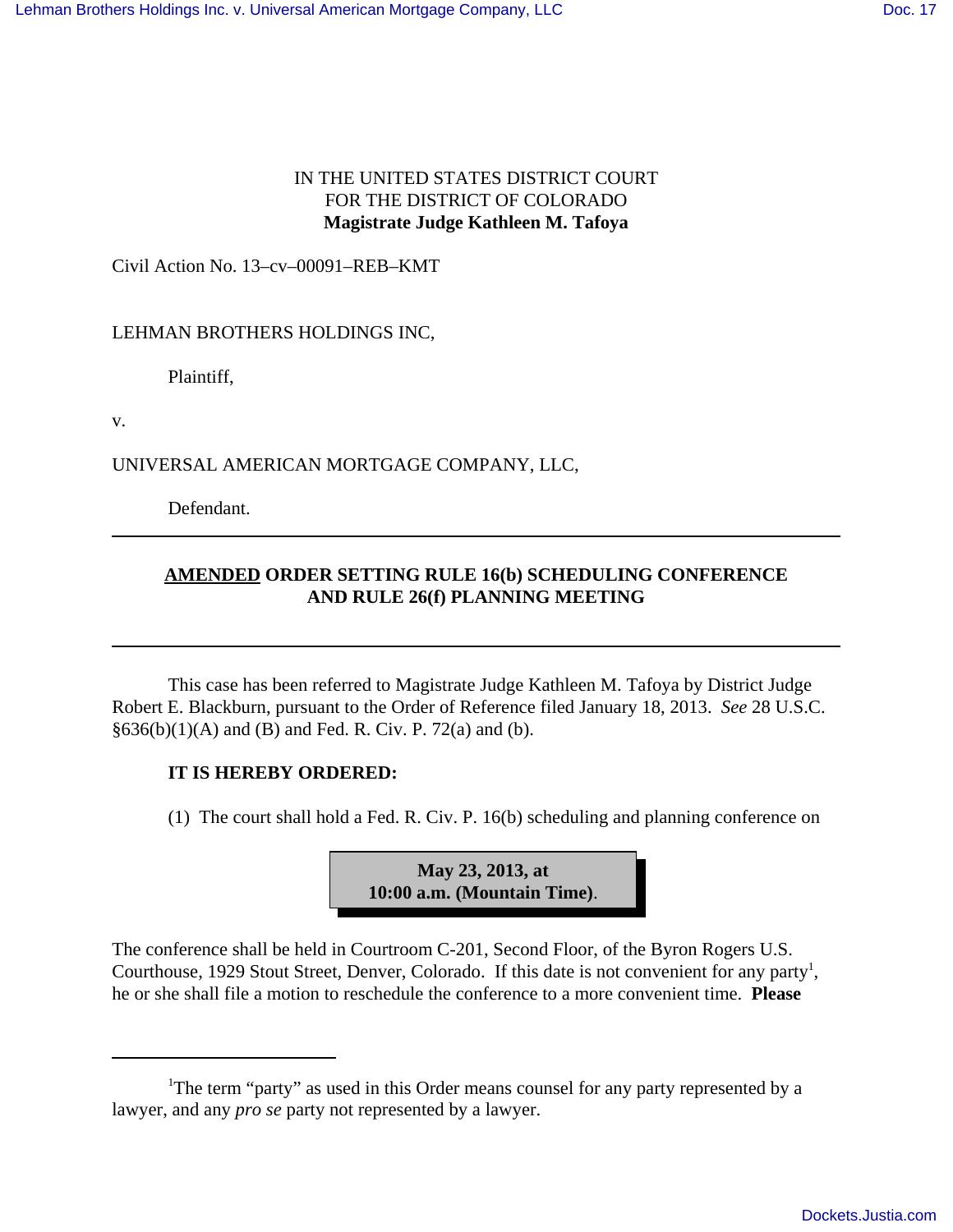## **remember that anyone seeking entry into the Byron Rogers United States Courthouse will be required to show valid photo identification. See D.C.COLO.LCivR 83.2B.**

A copy of instructions for the preparation of a scheduling order and a form scheduling order can be downloaded from the Court's website at www.co.uscourts.gov/forms-frame.htm (Click on "Civil Forms" in the blue box at the top of the screen and scroll down to the bold heading "Standardized Order Forms"). Parties are to prepare the proposed scheduling order in accordance with the Court's form.

The parties shall submit their proposed scheduling order, pursuant to District of Colorado Electronic Case Filing ("ECF") Procedures V.5.12, on or before:

```
5:00 p.m. (Mountain Time) on
May 16, 2013.
```
(2) In preparation for the scheduling/planning conference, the parties are directed to confer in accordance with Fed. R. Civ. P. 26(f), on or before:

**May 2, 2013.**

The court strongly encourages the parties to meet face to face, but should that prove impossible, the parties may meet by telephone conference. All parties are jointly responsible for arranging and attending the Rule 26(f) meeting.

During the Rule 26(f) meeting, the parties shall discuss the nature and basis of their claims and defenses and the possibilities for a prompt settlement or resolution of the case, make or arrange for the disclosures required by Fed. R. Civ. P. 26(a)(1), and develop their proposed scheduling/discovery plan. The parties should also discuss the possibility of informal discovery, such as conducting joint interviews with potential witnesses, joint meetings with clients, depositions via telephone, or exchanging documents outside of formal discovery.

In those cases in which: (i) the parties' substantive allegations involve extensive computer-generated records; (ii) a substantial amount of disclosure or discovery will involve information or records in electronic form (*i.e.,* e-mail, word processing, databases); (iii) expert witnesses will develop testimony based in large part on computer data and/or modeling; or (iv) any party plans to present a substantial amount of evidence in digital form at trial, the parties shall confer regarding steps they can take to preserve computer records and data, facilitate computer-based discovery and who will pay costs, resolve privilege issues, limit discovery costs and delay, and avoid discovery disputes relating to electronic discovery. The parties shall be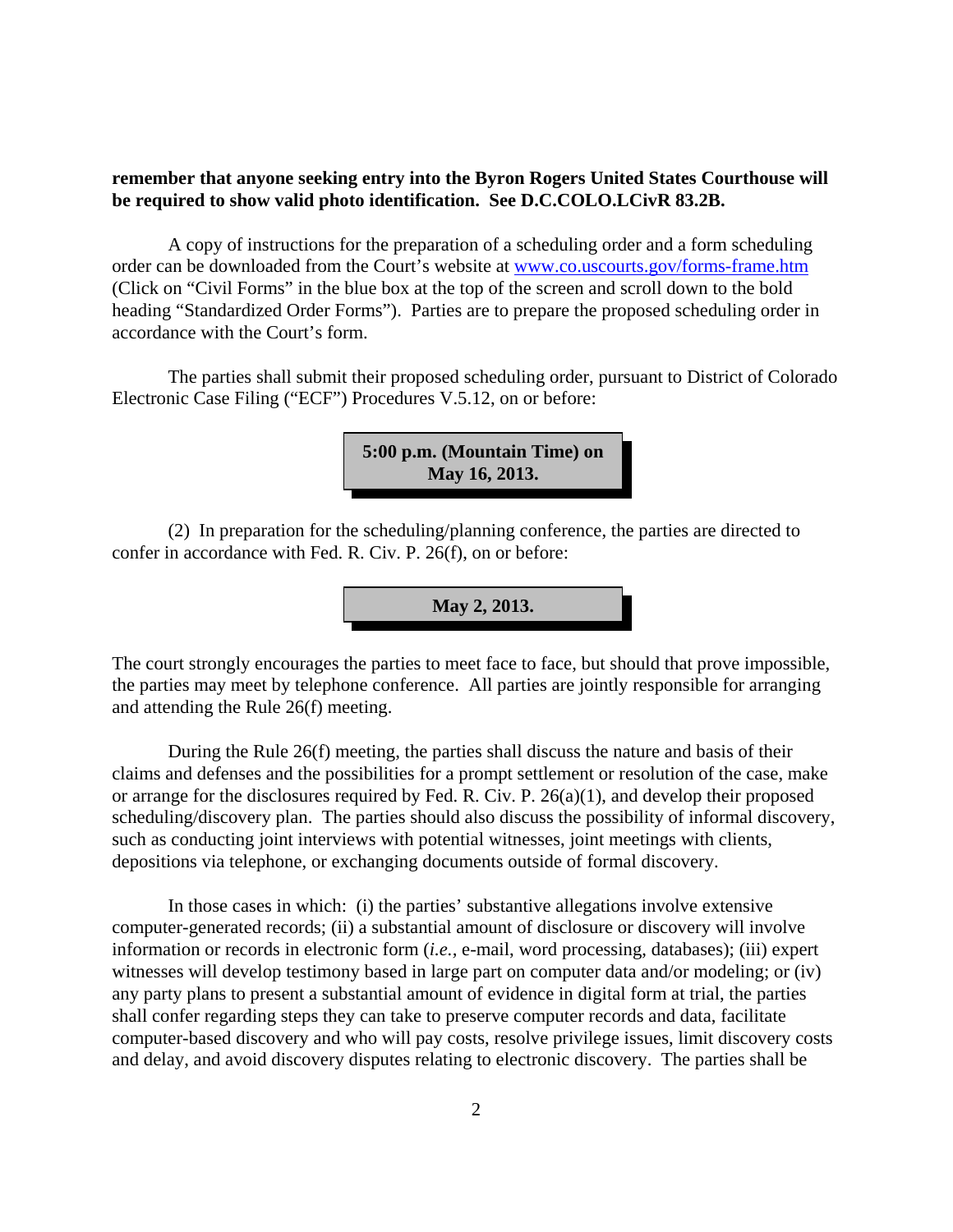prepared to discuss these issues, as appropriate, in the proposed Scheduling Order and at the scheduling and planning conference.

These are the minimum requirements for the Rule 26(f) meeting. The parties are encouraged to have a comprehensive discussion and are required to approach the meeting cooperatively and in good faith. The parties are reminded that the purpose of the Rule 26(f) meeting is to expedite the disposition of the action, discourage wasteful pretrial activities, and improve the quality of any eventual trial through more thorough preparation. The discussion of claims and defenses shall be a substantive, meaningful discussion.

The parties are reminded that pursuant to Fed. R. Civ. P. 26(d), no discovery shall be sought prior to the Rule 26(f) meeting.

(3) The parties shall comply with the mandatory disclosure requirements of Fed. R. Civ. P.  $26(a)(1)$  on or before:



Counsel and parties are reminded that mandatory disclosure requirements encompass computerbased evidence which may be used to support claims or defenses. Mandatory disclosures must be supplemented by the parties consistent with the requirements of Fed. R. Civ. P. 26(e). Counsel and parties are reminded that mandatory disclosure requirements encompass computerbased evidence which may be used to support claims or defenses. Mandatory disclosures must be supplemented by the parties consistent with the requirements of Fed. R. Civ. P. 26(e). Mandatory disclosures and supplementation are not to be filed with the Clerk of the Court.

(4) All parties are expected to be familiar with the United States District Court for the District of Colorado Local Rules of Practice (D.C.COLO.LCivR.). Copies are available from Office of the Clerk, United States District Court for the District of Colorado, or through the District Court's web site: www.cod.uscourts.gov.